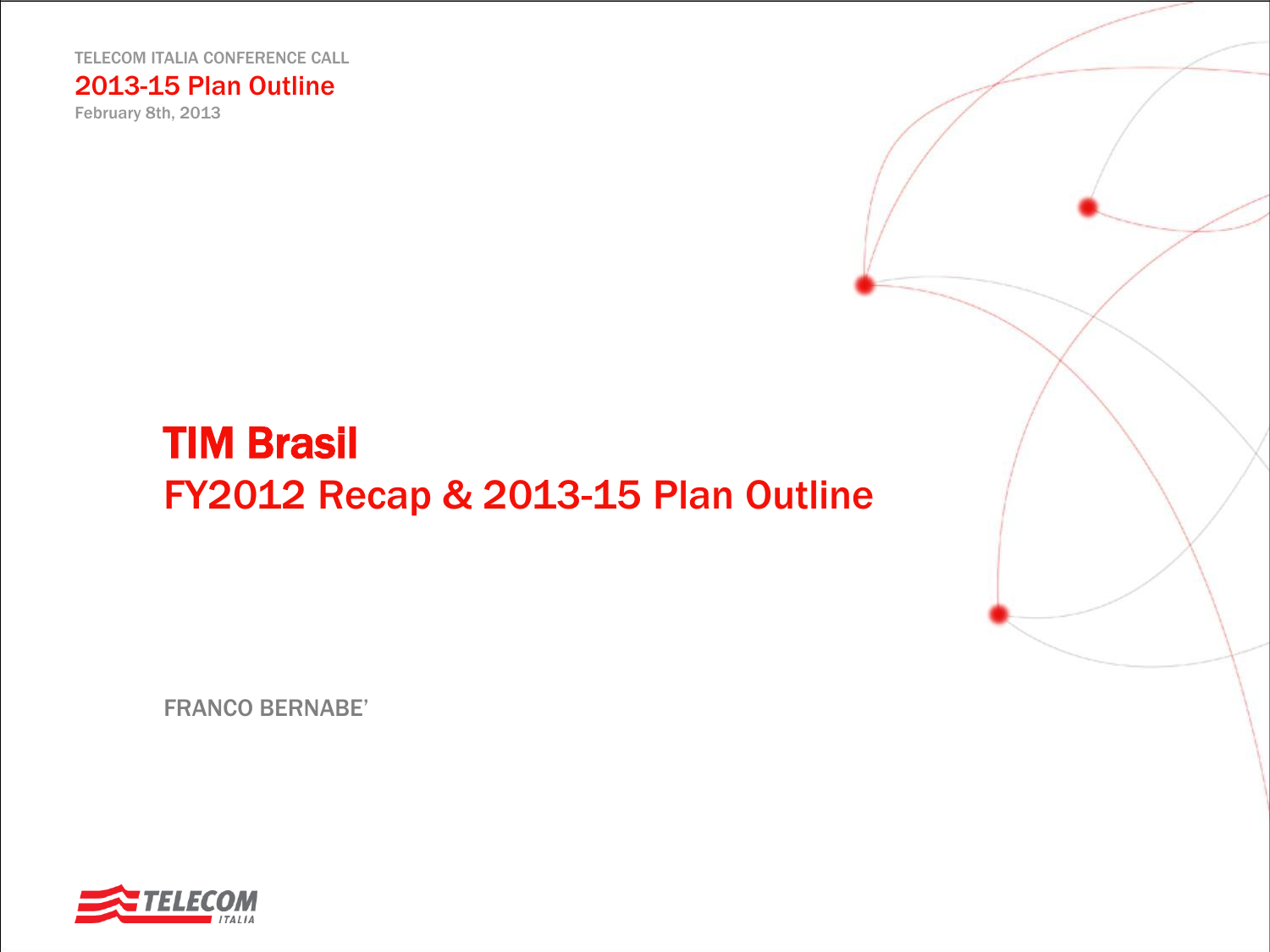# Safe Harbour

These presentations contain statements that constitute forward-looking statements within the meaning of the Private Securities Litigation Reform Act of 1995. These statements appear in a number of places in this presentation and include statements regarding the intent, belief or current expectations of the customer base, estimates regarding future growth in the different business lines and the global business, market share, financial results and other aspects of the activities and situation relating to the Company and the Group.

Such forward looking statements are not guarantees of future performance and involve risks and uncertainties, and actual results may differ materially from those projected or implied in the forward looking statements as a result of various factors.

Forward-looking information is based on certain key assumptions which we believe to be reasonable as of the date hereof, but forward looking information by its nature involves risks and uncertainties, which are outside our control, and could significantly affect expected results.

Analysts are cautioned not to place undue reliance on those forward looking statements, which speak only as of the date of this presentation. Telecom Italia S.p.A. undertakes no obligation to release publicly the results of any revisions to these forward looking statements which may be made to reflect events and circumstances after the date of this presentation, including, without limitation, changes in Telecom Italia S.p.A. business or acquisition strategy or planned capital expenditures or to reflect the occurrence of unanticipated events. Analysts and investors are encouraged to consult the Company's Annual Report on Form 20-F as well as periodic filings made on Form 6-K, which are on file with the United States Securities and Exchange Commission.

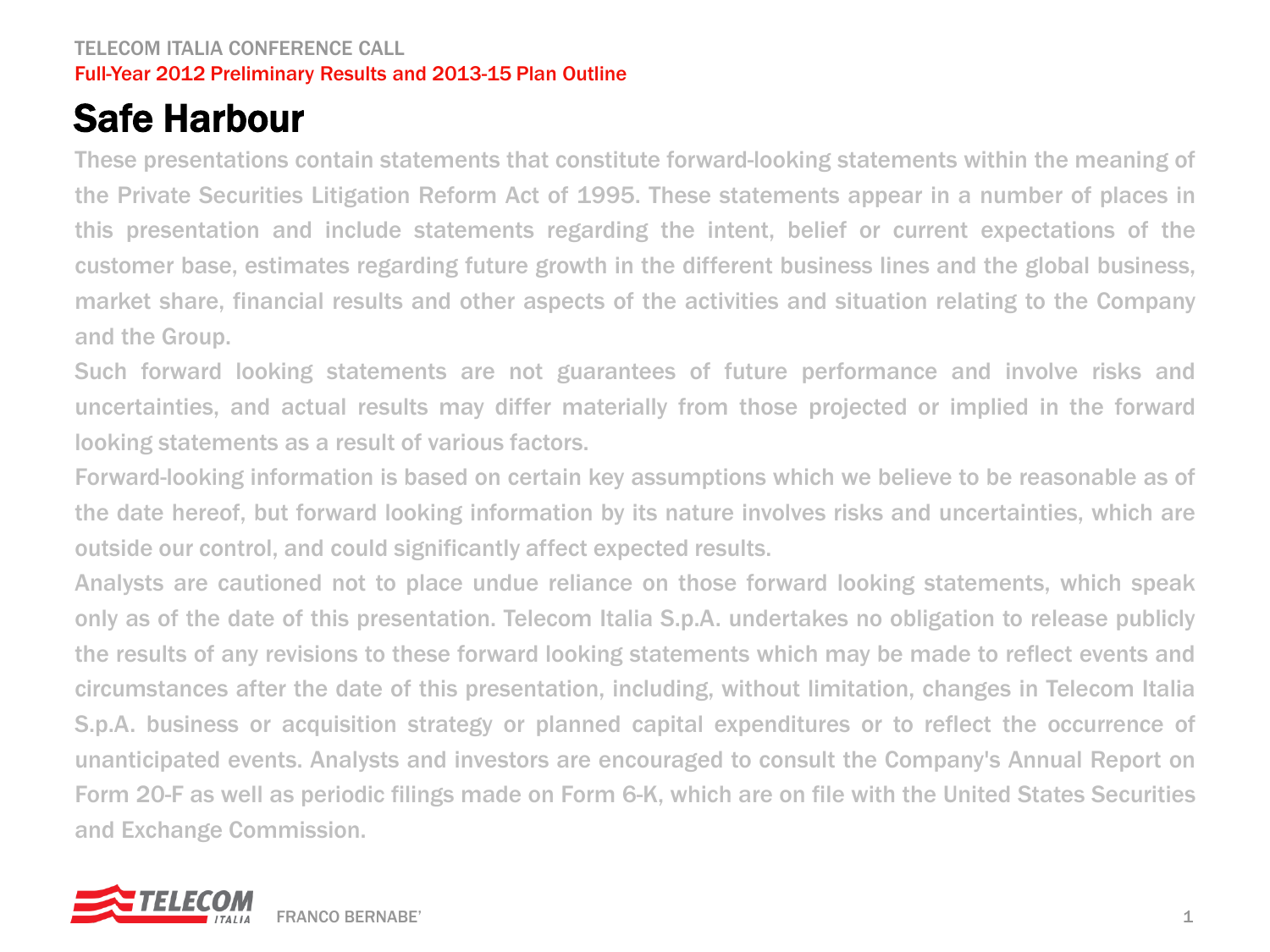TELECOM ITALIA CONFERENCE CALL Full-Year 2012 Preliminary Results and 2013-15 Plan Outline



# ▶ 2012 Result Overview

▶ 2013-15 Plan Outline

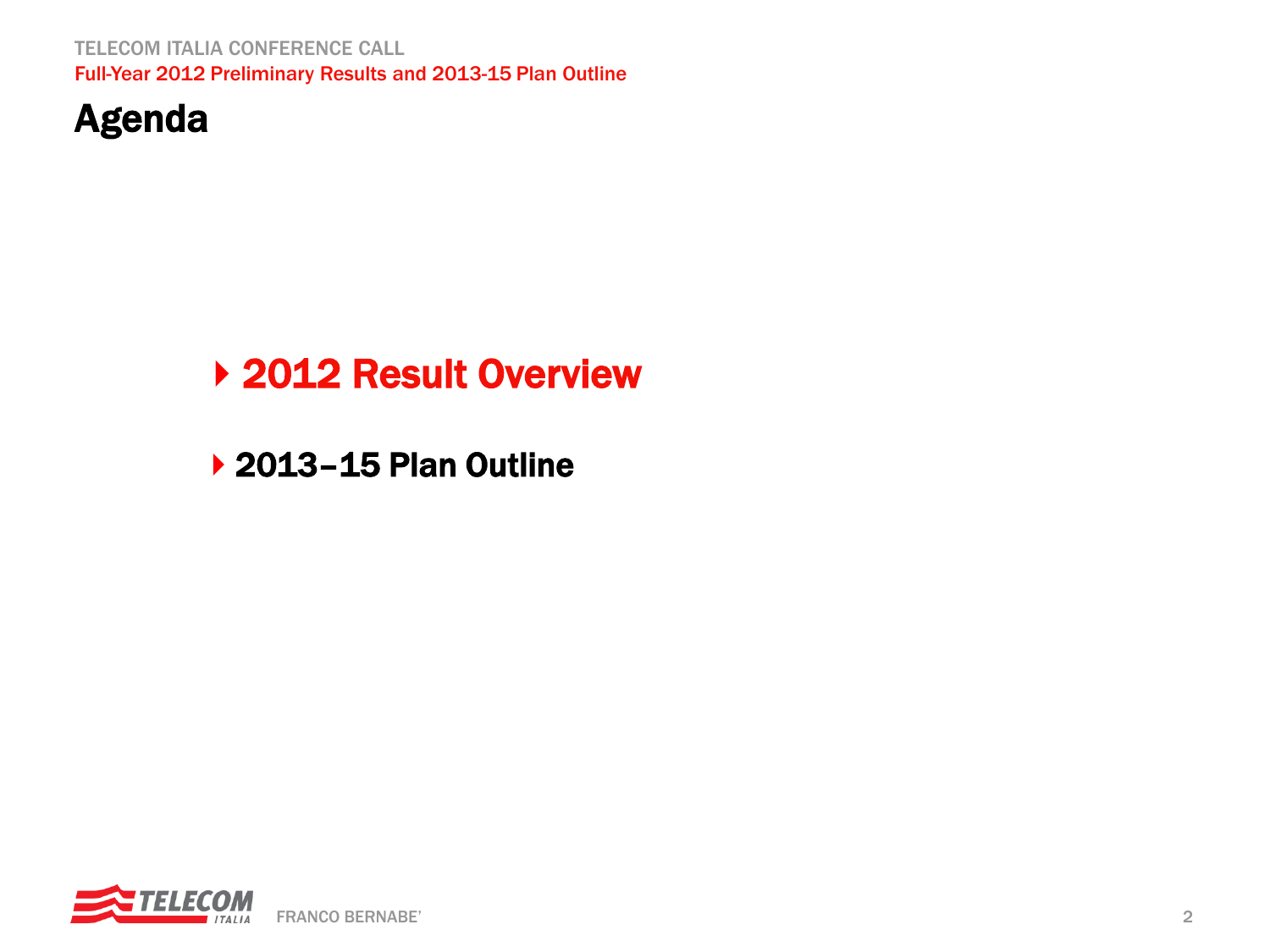# Business Resilience Against a Strong Headwind



### 27% -2% 34% 16% 26.2  $)($  26.7  $)($  26.3  $)($  28.4  $)$   $($  6.1  $)($  7.5  $)($  9.0  $)($  9.2 Organic EBITDA Organic Net Income **Financials** Total Revenues R\$ Bln, %YoY 4.5 4.5 4.7 5.0 1Q12 2Q12 3Q12 4Q12  $\begin{array}{|c|c|c|c|c|}\n\hline\n1.2 & 1.2 & 1.4\n\end{array}$ 1Q12 2Q12 3Q12 4Q12  $|0.3|$  $0.3$  0.4 0.5 1Q12 2Q12 3Q12 4Q12 % Margin 13% 6% 7% 8% 19% 7% 8% 7% % YoY



- ▶ Leader in prepaid
- $\blacktriangleright$  #2 in postpaid voice (ex - M2M and Dongles)
- ▶ Record of MoU at 150 min
- ▶ Smartphone penetration reached 43% of total base
- $\blacktriangleright$  Increasing investment to R\$3.4 bln (+12% YoY) ex-licenses
- ▶ Organic Net Income  $FY12 = R$1.5 Bln$ (+17.4% YoY)
- $\triangleright$  EBITDA Capex = R\$1.6 bln (ex-licenses)
- Proposed dividends of ~R\$743 mln (+39% YoY)

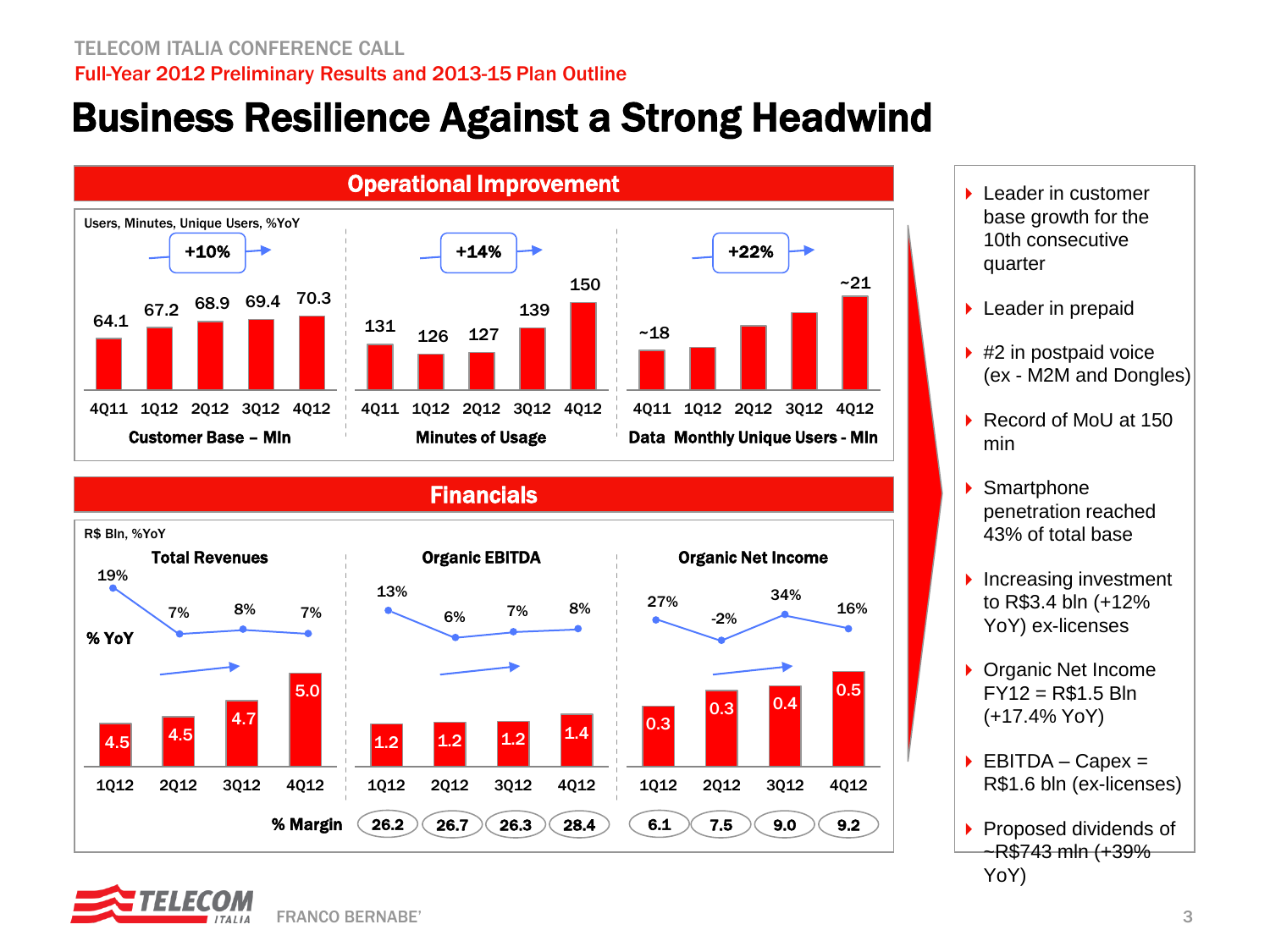TELECOM ITALIA CONFERENCE CALL Full-Year 2012 Preliminary Results and 2013-15 Plan Outline



## ▶ 2012 Result Overview

# ▶ 2013-15 Plan Outline

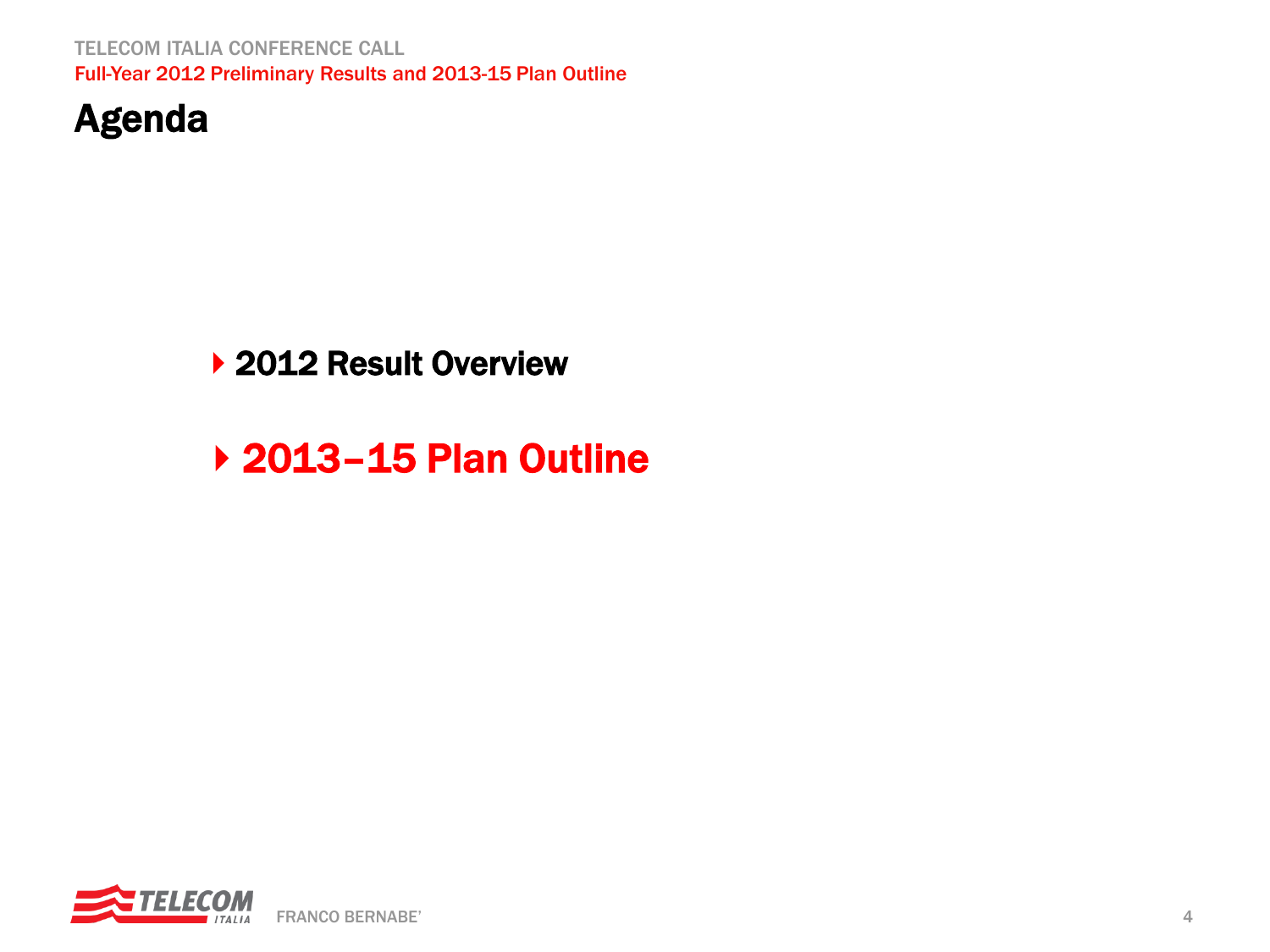# Leveraging on Pure Mobile Approach







## Voice FMS: ...TIM, less exposed **Data Going Mobile ... greater price efficiency**



A pure mobile approach is the most suitable strategy to capture both opportunities

*Source: Company estimates; CETIC dec'11* 

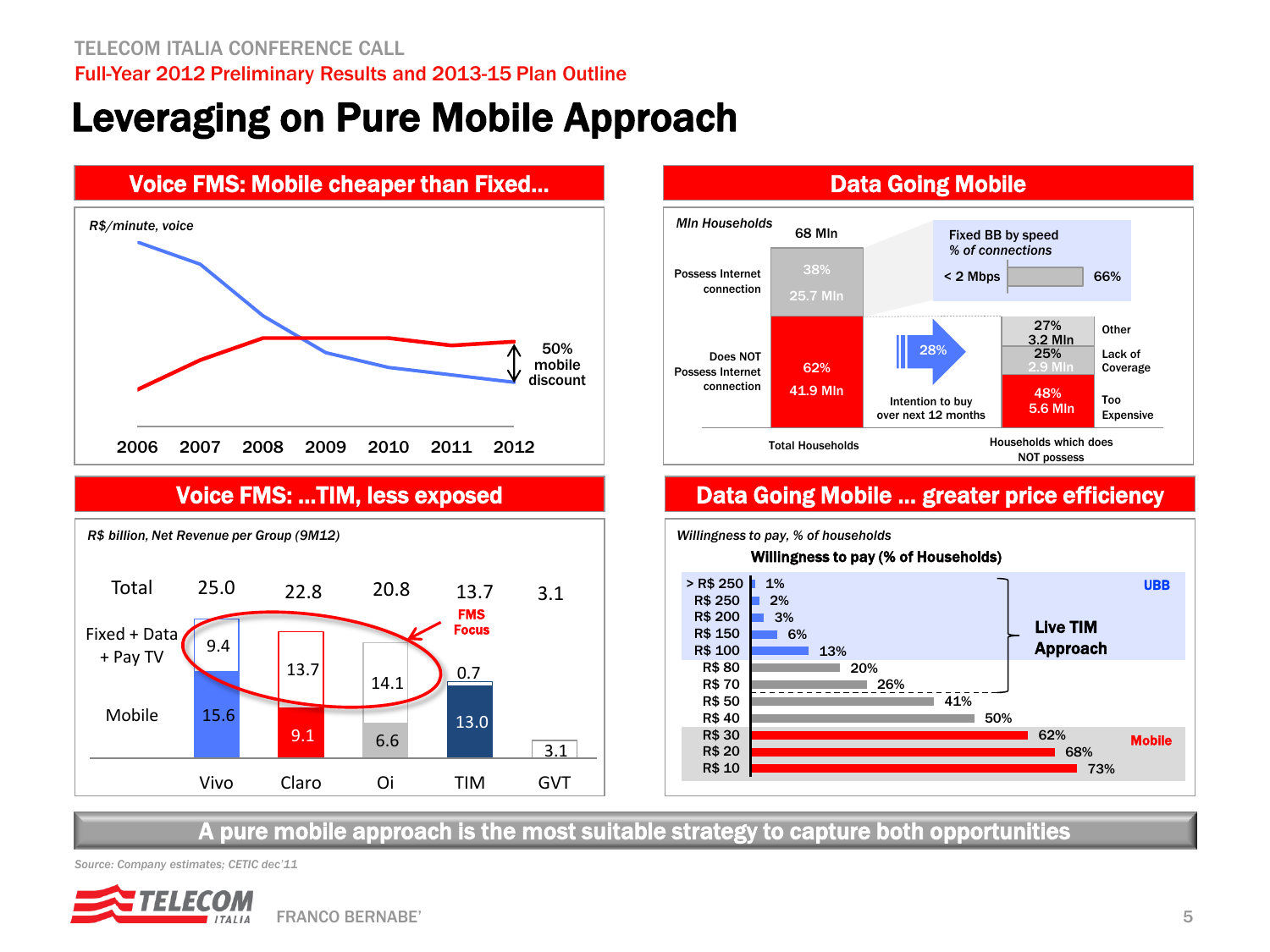TELECOM ITALIA CONFERENCE CALL Full-Year 2012 Preliminary Results and 2013-15 Plan Outline

## Business Drivers of Growth

CAGR 12-15





## Mobile Customer Base







## FMS – Voice (MOU) **Internet for All (Mobile Data)**



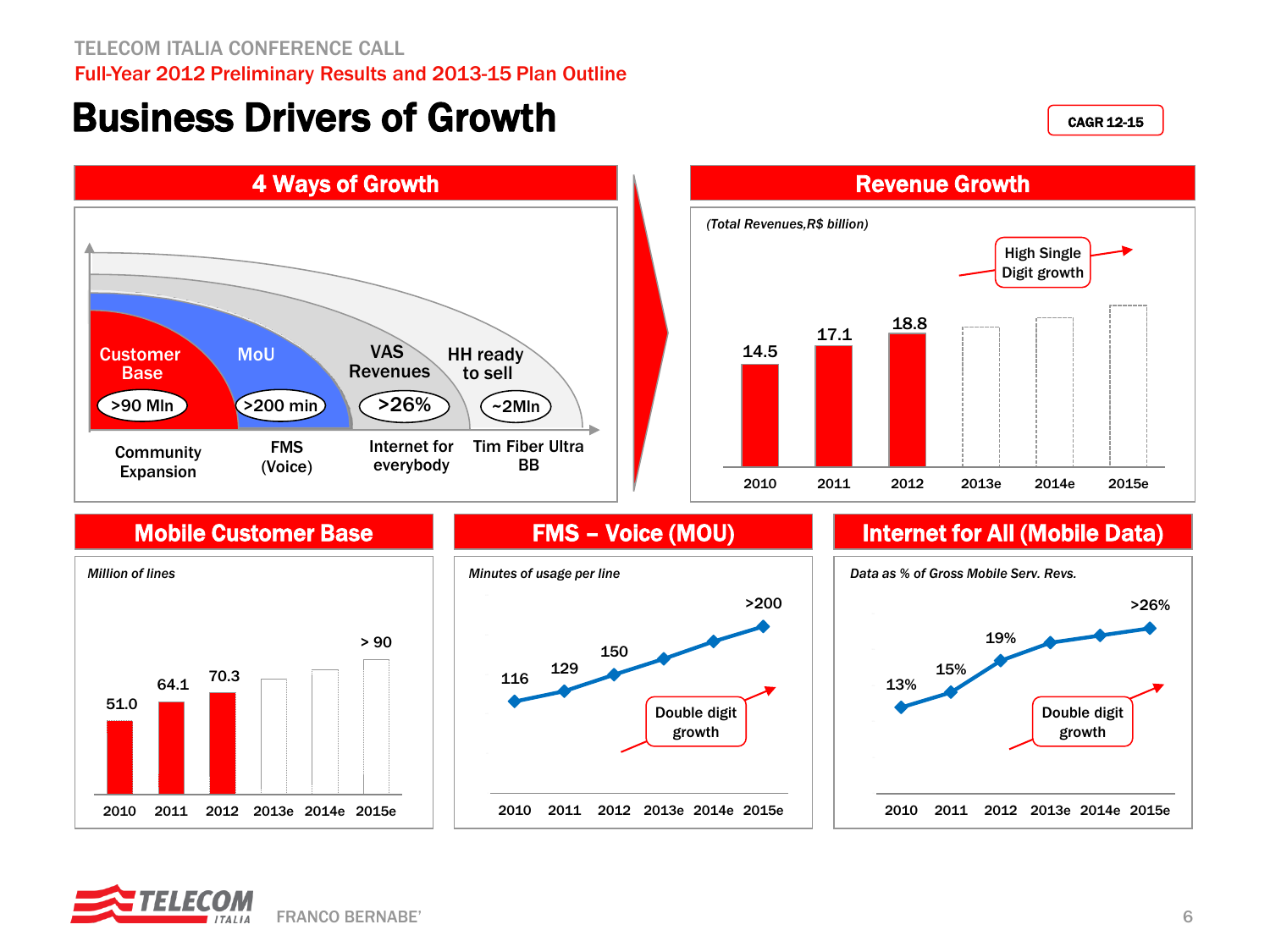# TIM Fiber: Plan for 2013/2015



## Efficient approach





Janeiro and São Paulo metropolitan regions, focusing class C concentration areas

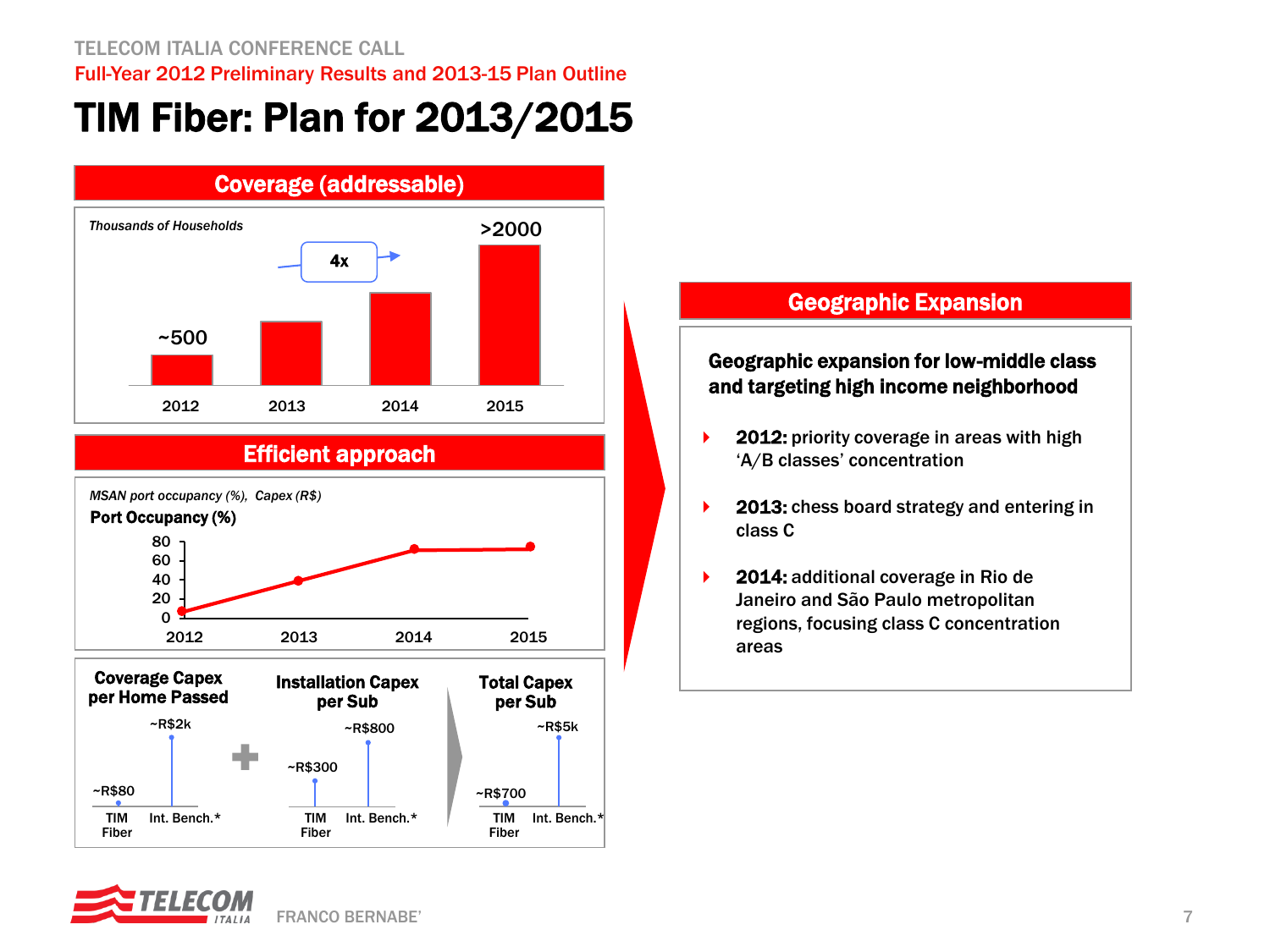# Network and Quality Approach

### 3G Coverage



## Organic Capex (ex- 4G license)

*(Capex/Sales, Mix of Investments)*

### As % of Net Revs.





## Anatel Plan: Network Development **Internet for All (Mobile Data)**